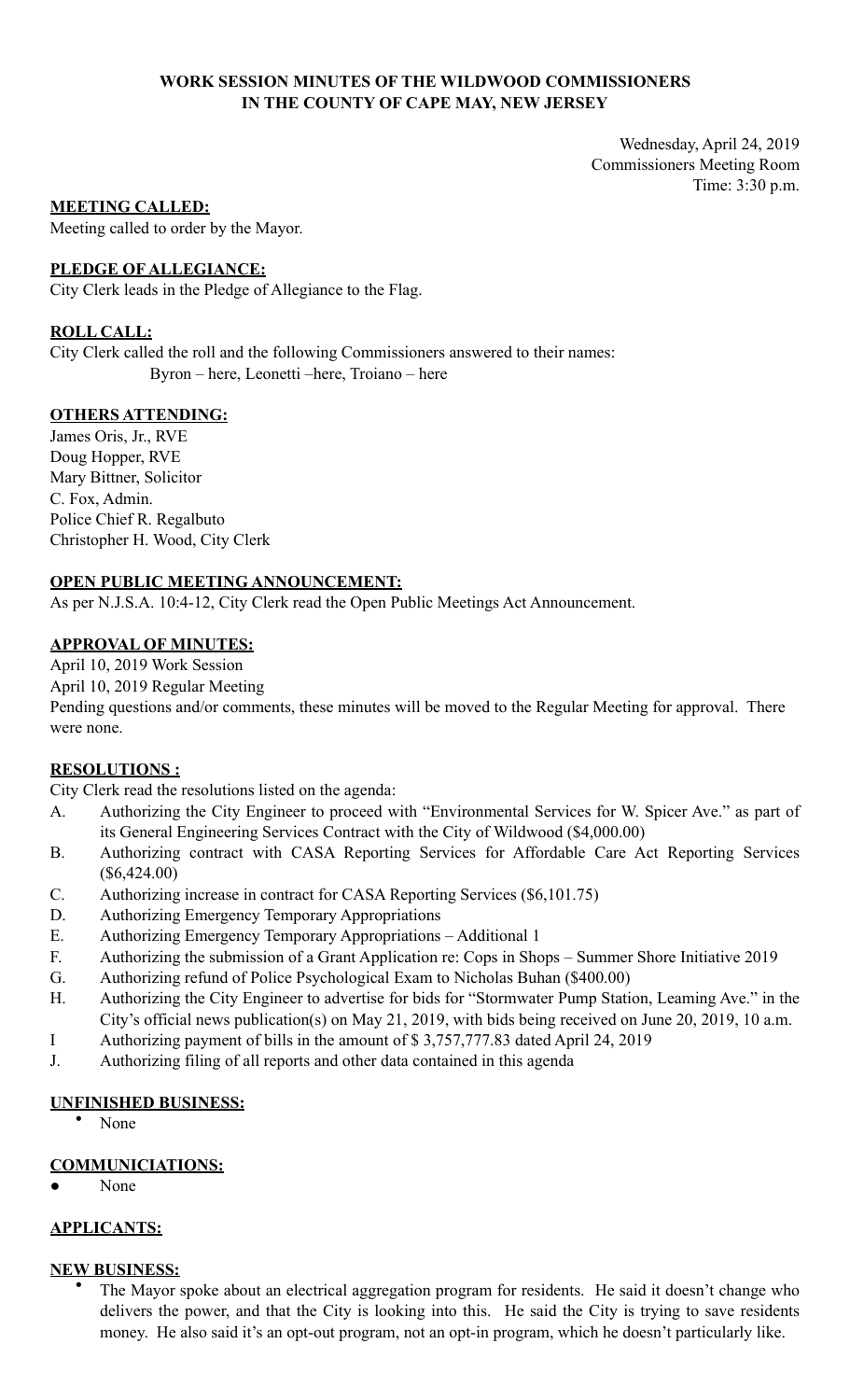# **REPORTS:**

• Engineer's Report – On file in the Engineer's Office.

# **EXECUTIVE SESSION:**

• None

**ADJOURNED:** There being no further business to be discussed, this Work Session meeting was adjourned at 3:45 p.m. Remarks as typed highlighted not verbatim as to subject matter. MOTION: Leonetti SECONDED: Byron ROLL CALL: Byron – Yes, Leonetti – Yes, Troiano – Yes

PETER BYRON, COMMISSIONER

 $\mathcal{L}_\mathcal{L} = \mathcal{L}_\mathcal{L} = \mathcal{L}_\mathcal{L} = \mathcal{L}_\mathcal{L} = \mathcal{L}_\mathcal{L} = \mathcal{L}_\mathcal{L} = \mathcal{L}_\mathcal{L} = \mathcal{L}_\mathcal{L} = \mathcal{L}_\mathcal{L} = \mathcal{L}_\mathcal{L} = \mathcal{L}_\mathcal{L} = \mathcal{L}_\mathcal{L} = \mathcal{L}_\mathcal{L} = \mathcal{L}_\mathcal{L} = \mathcal{L}_\mathcal{L} = \mathcal{L}_\mathcal{L} = \mathcal{L}_\mathcal{L}$ 

 $\mathcal{L}_\mathcal{L} = \mathcal{L}_\mathcal{L} = \mathcal{L}_\mathcal{L} = \mathcal{L}_\mathcal{L} = \mathcal{L}_\mathcal{L} = \mathcal{L}_\mathcal{L} = \mathcal{L}_\mathcal{L} = \mathcal{L}_\mathcal{L} = \mathcal{L}_\mathcal{L} = \mathcal{L}_\mathcal{L} = \mathcal{L}_\mathcal{L} = \mathcal{L}_\mathcal{L} = \mathcal{L}_\mathcal{L} = \mathcal{L}_\mathcal{L} = \mathcal{L}_\mathcal{L} = \mathcal{L}_\mathcal{L} = \mathcal{L}_\mathcal{L}$ 

 $\mathcal{L}_\mathcal{L} = \mathcal{L}_\mathcal{L} = \mathcal{L}_\mathcal{L} = \mathcal{L}_\mathcal{L} = \mathcal{L}_\mathcal{L} = \mathcal{L}_\mathcal{L} = \mathcal{L}_\mathcal{L} = \mathcal{L}_\mathcal{L} = \mathcal{L}_\mathcal{L} = \mathcal{L}_\mathcal{L} = \mathcal{L}_\mathcal{L} = \mathcal{L}_\mathcal{L} = \mathcal{L}_\mathcal{L} = \mathcal{L}_\mathcal{L} = \mathcal{L}_\mathcal{L} = \mathcal{L}_\mathcal{L} = \mathcal{L}_\mathcal{L}$ 

ANTHONY LEONETTI, COMMISSIONER

# ERNEST TROIANO, JR., MAYOR

ATTEST:\_\_\_\_\_\_\_\_\_\_\_\_\_\_\_\_\_\_\_\_\_\_\_\_\_\_\_\_\_\_\_\_\_\_

CHRISTOPHER H. WOOD, CITY CLERK

DATE MINUTES APPROVED: CHRISTOPHER H. WOOD, CITY CLERK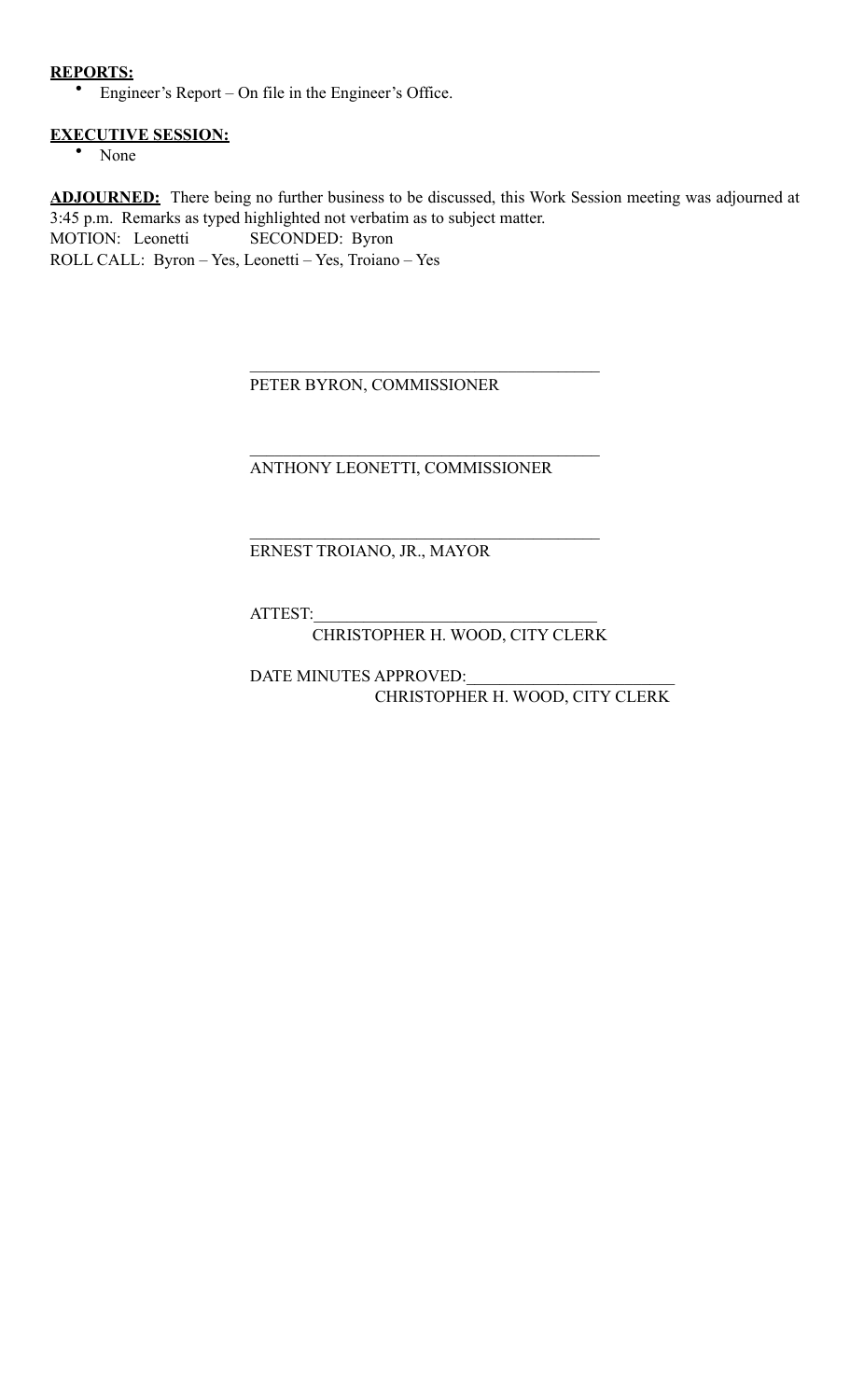# **REGULAR COMMISSION MINUTES OF THE WILDWOOD COMMISSIONERS IN THE COUNTY OF CAPE MAY, NEW JERSEY**

Wednesday, April 24, 2019 Commissioner's Meeting Room Time: 3:46 p.m.

### **MEETING CALLED**

Meeting called to order by the Mayor.

### **PLEDGE OF ALLEGIANCE**

City Clerk leads in the Pledge of Allegiance to the Flag.

### **ROLL CALL**

City Clerk called the roll and the following Commissioners answered to their names: Byron – here, Leonetti – here, Troiano - here

# **OTHERS ATTENDING**

James Oris, Jr., RVE Doug Hopper, RVE Mary Bittner, Solicitor C. Fox, Admin. Police Chief R. Regalbuto Christopher H. Wood, City Clerk

# **OPEN PUBLIC MEETING ANNOUNCEMENT**

As per N.J.S.A. 10:4-12, City Clerk read the Open Public Meetings Act Announcement.

# **EARLY PUBLIC COMMENT:**

• None

# **APPROVAL OF MINUTES:**

- April 10, 2019 Work Session
- April 10, 2019 Regular Meeting

MOTION: Byron SECOND: Leonetti

ROLL CALL: Byron – Yes, Leonetti – Yes, Troiano – Yes

**RESOLUTIONS**: City Clerk read the resolutions listed on the agenda.

146-4-19 Authorizing the City Engineer to proceed with "Environmental Services for W. Spicer Ave." as part of its General Engineering Services Contract with the City of Wildwood (\$4,000.00)

- 147-4-19 Authorizing contract with CASA Reporting Services for Affordable Care Act Reporting Services (\$6,424.00)
- 148-4-19 Authorizing increase in contract for CASA Reporting Services (\$6,101.75)
- 149-4-19 Authorizing Emergency Temporary Appropriations

150-4-19 Authorizing Emergency Temporary Appropriations – Additional 1

151-4-19 Authorizing the submission of a Grant Application re: Cops in Shops – Summer Shore Initiative 2019

152-4-19 Authorizing refund of Police Psychological Exam to Nicholas Buhan (\$400.00)

153-4-19 Authorizing the City Engineer to advertise for bids for "Stormwater Pump Station, Leaming

 Ave." in the City's official news publication(s) on May 21, 2019, with bids being received on June 20, 2019, 10 a.m.

154-4-19 Authorizing payment of bills in the amount of \$ 3,757,777.83 dated April 24, 2019

155-4-19 Authorizing filing of all reports and other data contained in this agenda

MOTION: Byron SECOND: Leonetti

ROLL CALL: Byron – Yes, Leonetti – Yes, Troiano – Yes

# **APPLICANTS:**

• None

**PUBLIC COMMENT:** During regularly scheduled Board of Commissioners Meeting. Remarks are limited to five (5) minutes per person. The City Clerk will be keeper of time and advise speaker when time has expired. Each member of the public will be permitted to speak only once per meeting. Criticism of public employees will be directed to the Human Resources Department during work hours only.